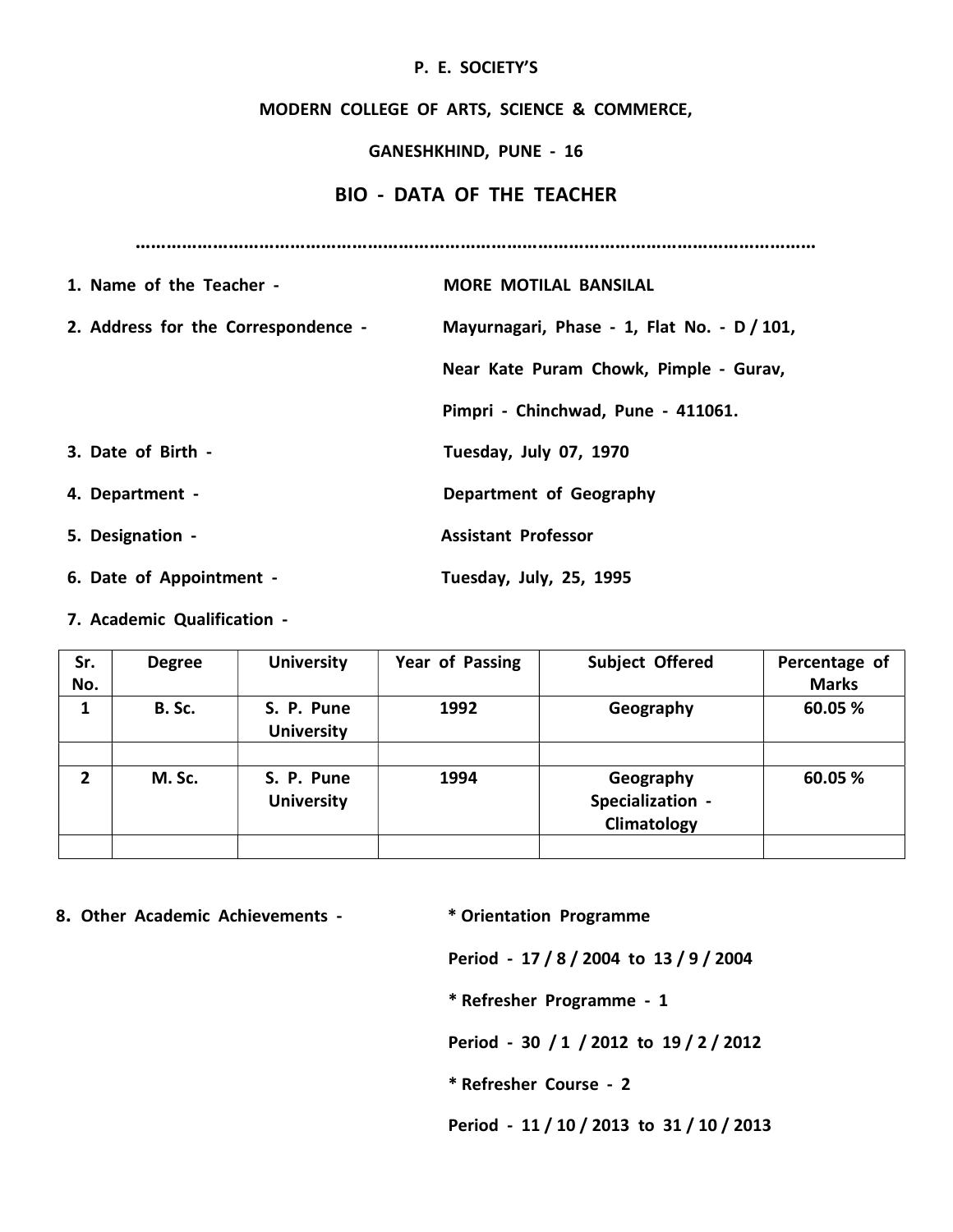\* Assistant Programme Officer ( NSS ) Period - July 99 to March 2002 \* Programme Officer ( NSS ) Period - Year 2012 to Year 2016 \* Soft Skill Development Programme for Trainers Period - 20 / 7 / 2007 to 29 / 7 / 2007

9. Participation in Conferences, Seminars

and Workshops etc.

| Sr.<br>No.              | <b>Name</b>     | <b>Date</b>        | <b>Place</b>                                                   | Subject                                                                          |
|-------------------------|-----------------|--------------------|----------------------------------------------------------------|----------------------------------------------------------------------------------|
| $\mathbf{1}$            | Workshop        | 1 to 3 July 2001   | A / C / S College, Kalvan, Nasik                               | <b>Training for NSS</b><br><b>Programme Officers</b>                             |
| $\overline{2}$          | <b>Seminars</b> | 18 Feb. 2003       | A/C/S College, Akurdi, Pune                                    | <b>Changing Nature of</b><br>Geography                                           |
| $\overline{\mathbf{3}}$ | <b>Seminars</b> | 22 Feb. 2003       | Saraswati Night College, Pune                                  | Management of<br><b>Natural Disaster</b>                                         |
| 4                       | Workshop        | 22 Sept. 2003      | <b>ICFAI University</b>                                        | <b>Faculty Development</b><br>Programme                                          |
| 5                       | Workshop        | 7 Dec. 2004        | C. T. Bora College, Shirur,<br><b>Pune</b>                     | A Course in<br>Environmental<br><b>Awareness</b>                                 |
| 6                       | <b>Seminars</b> | 19 March 2006      | Dept. of Geography, S. P.<br><b>Pune University</b>            | <b>Transport of Tourism</b><br>Development in<br>Konkan Region                   |
| $\overline{\mathbf{z}}$ | <b>Seminars</b> | 3 Feb. 2007        | D. Y. Patil College, Pune                                      | <b>GIS and Remote</b><br><b>Sensing</b>                                          |
| 8                       | <b>Seminars</b> | 4 to 6 Dec. 2008   | Modern College, Ganeshkhind,<br><b>Pune - 16</b>               | <b>Skill Development</b><br>for Enhancing the<br><b>Employability of</b><br>Arts |
| $\mathbf{9}$            | <b>Seminar</b>  | 12 & 13 Feb. 2010  | Modern College, Ganeshkhind,<br><b>Pune - 16</b>               | <b>New Trends in</b><br><b>Research of Social</b><br><b>Science</b>              |
| 10                      | <b>Seminar</b>  | 24 to 26 Feb. 2010 | Shiv Chhatrapati Arts &<br><b>Commerce College, Pune</b>       | Impact of World<br>Recession on Indian<br><b>Economy</b>                         |
| 11                      | <b>Seminar</b>  | 21 March 2010      | Dept. of Geography & The<br><b>Deccan Geographical Society</b> | Application of<br><b>Remote Sensing &amp;</b><br>GIS in Geography                |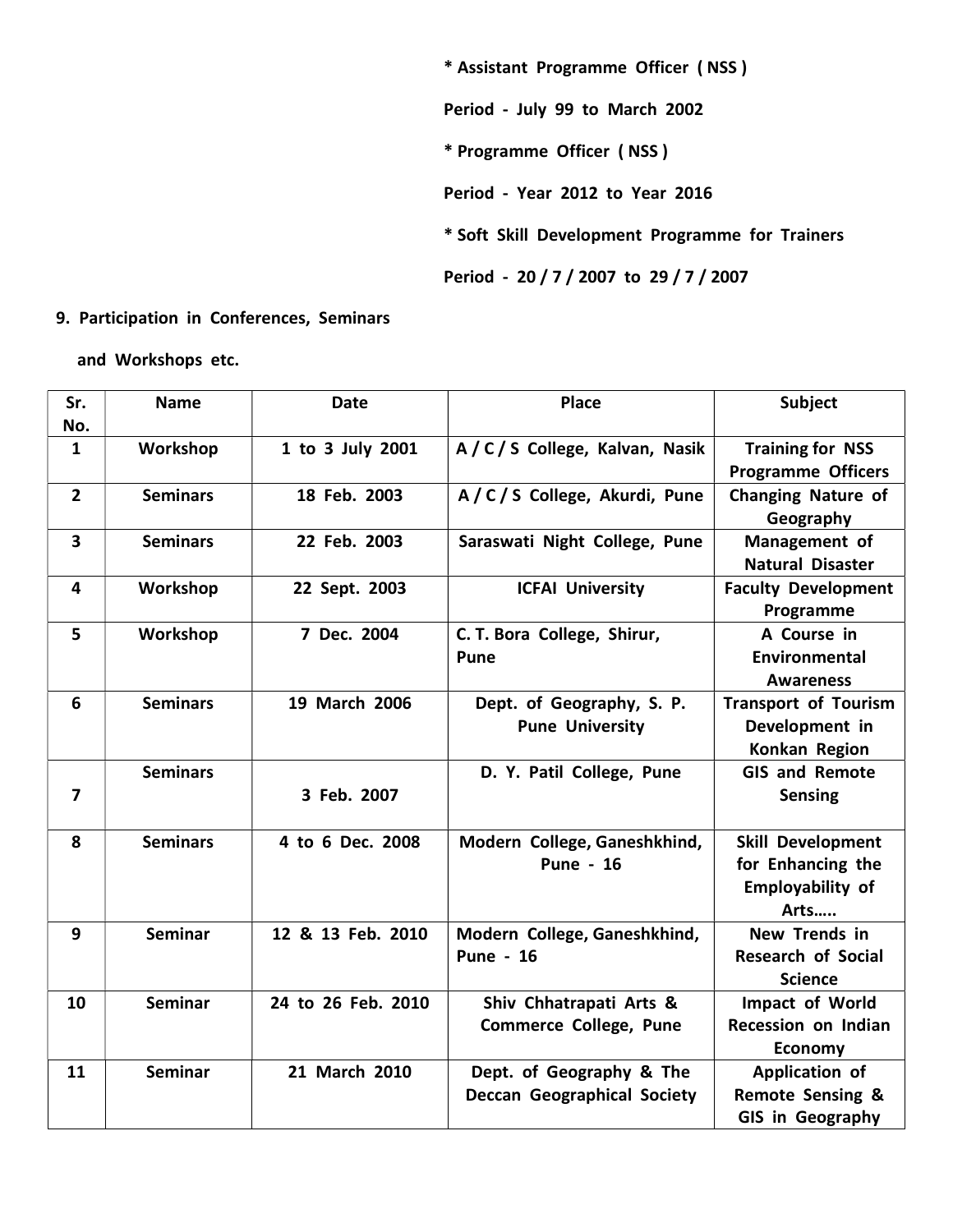| 12 | <b>Seminar</b> | 26 & 27 March 2010      | S. N. D. T. Women's                              | <b>Recent Trends in</b>                                                        |
|----|----------------|-------------------------|--------------------------------------------------|--------------------------------------------------------------------------------|
|    |                |                         | University, Mumbai                               | Geographic Research                                                            |
| 13 | Workshop       | 11 to 13 August<br>2011 | <b>Deccan Geographical Society</b>               | <b>Monsoon Forecasting</b>                                                     |
| 14 | <b>Seminar</b> | 9 & 10 Sept. 2011       | Baburaoji Gholap College,<br><b>Pune - 27</b>    | The Roll of Youth in<br><b>Disaster</b><br><b>Management</b>                   |
| 15 | <b>Seminar</b> | 10 March 2012           | Dept. of Geography<br>S. P. University of Pune   | Application of<br><b>Remote Sensing &amp;</b><br>GIS in Geography              |
| 16 | Workshop       | 7 Oct. 2013             | S. P. College, Pune (NSS)                        | <b>NSS Workshop</b>                                                            |
| 17 | Conference     | 4 Feb. 2016             | Modern College, Ganeshkhind,<br><b>Pune - 16</b> | <b>New Dimensions of</b><br>the Emerging Indian<br><b>Economy</b>              |
| 18 | <b>Seminar</b> | 5 Oct. 2016             | S. P. Pune University                            | <b>Quality Assurance in</b><br><b>Higher Education</b>                         |
| 19 | Workshop       | 7 Oct. 2016             | Modern College, Ganeshkhind,<br><b>Pune - 16</b> | <b>Fish Production &amp;</b><br><b>Management</b>                              |
| 20 | <b>Seminar</b> | 18 Feb., 2017           | Modern College, Ganeshkhind,<br><b>Pune - 16</b> | Social & Cultural<br><b>Transformation</b><br><b>Through Ages</b>              |
| 21 | Workshop       | 20 Feb., 2017           | Modern College, Ganeshkhind,<br><b>Pune - 16</b> | <b>Disaster</b><br><b>Management</b>                                           |
| 22 | Workshop       | 25 Feb., 2017           | Modern College, Ganeshkhind,<br><b>Pune - 16</b> | Soft Skill<br>Development                                                      |
| 23 | <b>FDP</b>     | June - July 2017        | Modern College, Ganeshkhind,<br><b>Pune - 16</b> | <b>Faculty Development</b><br>Programme                                        |
| 24 | Conference     | 22 & 23 Feb. 2019       | Modern College, Ganeshkhind,<br><b>Pune - 16</b> | <b>Innovative Teaching</b><br>Pedagogy                                         |
| 25 | Workshop       | 26 & 27 Feb. 2019       | Modern College, Ganeshkhind,<br><b>Pune - 16</b> | $E$ – Content<br><b>Development</b>                                            |
| 26 | <b>Seminar</b> | 26 July 2019            | Modern College, Ganeshkhind,<br><b>Pune - 16</b> | <b>Innovative &amp; Best</b><br><b>Practices in Higher</b><br><b>Education</b> |

10. Life Member - The Deccan Geographical Society, Pune 11. Additional Academic Efforts & Worked as Senior Supervisor in College & Achivements - The Colleges Colleges and Texternal Senior Supervisor in various Colleges.

Organized, Conducted & Participated in Study Tours,